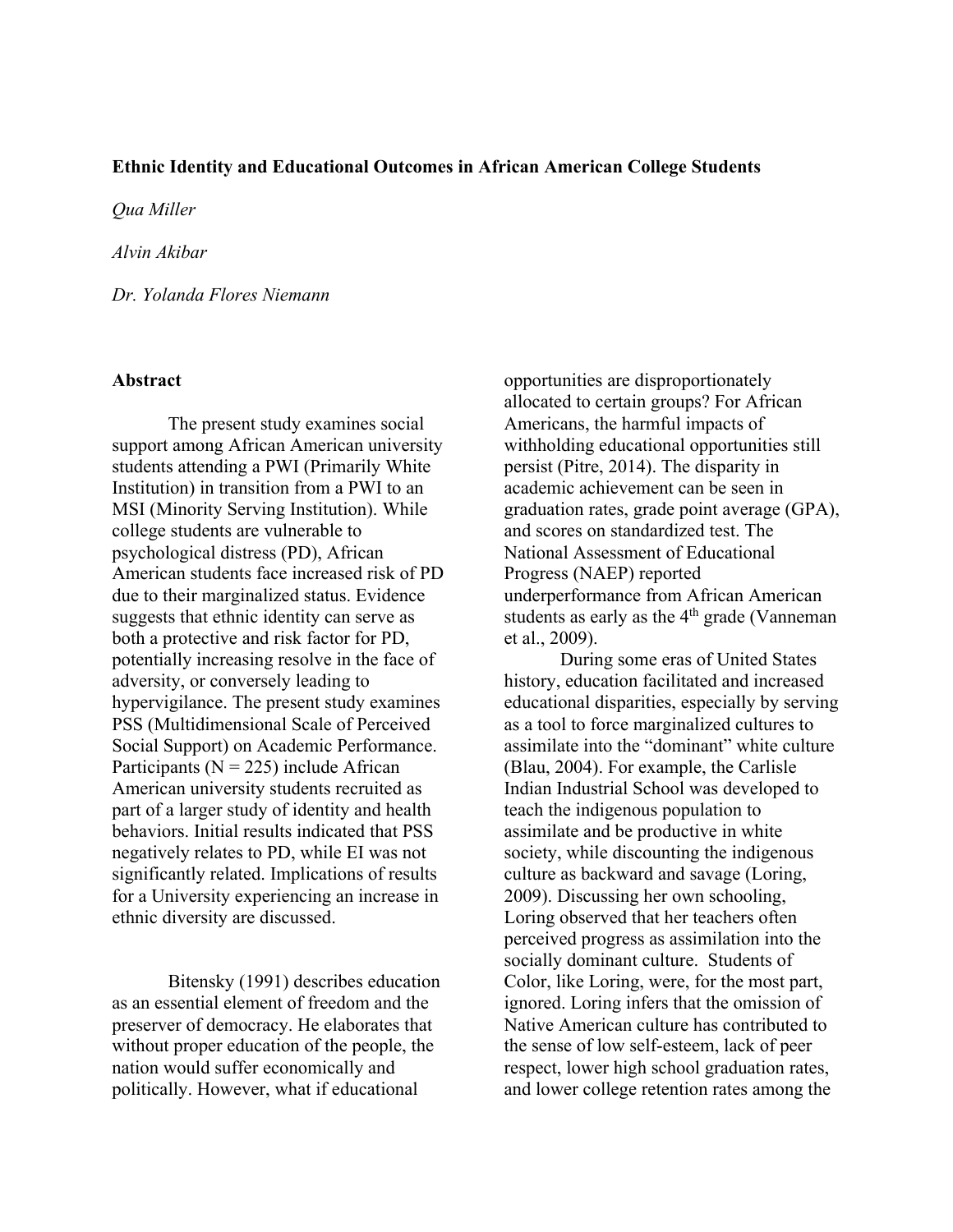Indigenous population. Even in schools where the Native American populations were the majority, students who possess this marginalized identity still demonstrated increased psychological distress and feelings of exclusion (Loring, 2009).

Similar to the Native American experience, African Americans have faced prejudice, discrimination, and racism in the education system. The pervasiveness of racism has severely reduced African American students' academic opportunities and outcomes. For instance, until the late  $20<sup>th</sup>$  century, individuals with African ancestry were blocked from equal access to education through state and federal laws (Jordan, 2014; Kluger, 2011). *Plessy v Ferguson* (1896) ensured that schools could maintain separate educational institutions for White people and People of Color (POC). Afterward, *Brown v. Board of Education* (1954), which overturned the "separate but equal" precedent set by *Plessy v. Ferguson* (1896), would be considered a landmark case for equality in education (Tushnet, 1994). Guinier (2004) describes the *Brown* court ruling as a golden standard, such that discrimination based upon race was deemed unconstitutional. However, with the passage of time, new Supreme Court justices, and the adoption of colorblind rhetoric, the oncepowerful call for social equality was mitigated into an alibi not to act (Guinier, 2004).

Despite the laws in place to counter systematic prejudice and discrimination, educational opportunities remain unequal (Pitre, 2014). Perhaps the *Brown* case could not account for the implicit biases held by educators and educational institutions. These biases manifest in the classroom, affect disparities, and sponsor differential treatment among marginalized ethnic groups (Ferguson, 2003). Thus, African American students are often overrepresented in remedial and vocation courses (Boykin &

Noguera, 2011). Conversely, these students are underrepresented in honors courses and college-prep courses (Darling Hammond, 2010).

Ferguson (2003) finds that even with equivalent educational backgrounds, Black children typically demonstrate decreased performance and a significant test-gap difference to their white counterparts. Environmental factors such as teachers' perceptions and expectations of students, which can be biased by racial generalizations, have a significant role in in the score disparities (American Psychological Association [APA], 2012). The APA (2012) defines educational disparities as unjust and unfair differences in education. For White and Black students this disparity exists across language, reading, and math. Similarly, Weinstein, Gregory, & Strambler (2004) found that biased teacher expectations can harm a student's academic performance, particularly for students with a marginalized identity.

DeCuir & Dixson (2004) used anecdotal evidence and critical race theory (CRT) to analyze the experiences of two African American students --Barbra and Malcolm -- attending a primarily white high school. DeCuir & Dixson (2004) describe the school, Wells Academy, as an affluent educational setting that celebrates diversity. Students attending this school often come from money, but there are students from less affluent areas that attend the school. Barbra and Malcom come from upper middle class and middle-class families, respectively. Despite the presence of a diversity coordinator and attempts to celebrate diversity, the students still felt culturally isolated, physically isolated, and "uncelebrated." Malcolm, who is on the discipline committee, was overruled by his principal when Malcolm's committee decided to expel a student for threats and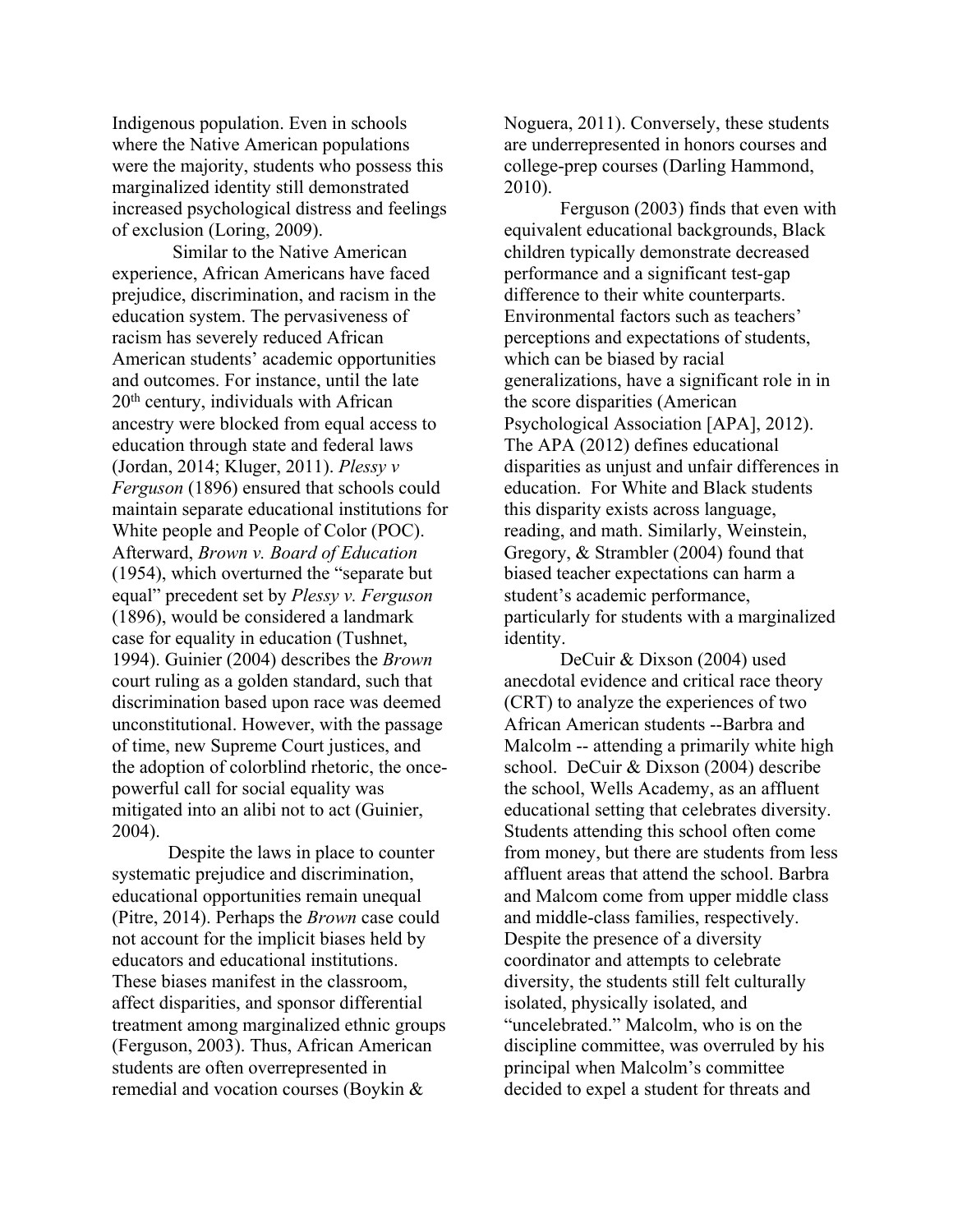hate speech. Instead, the student received a month suspension and was welcomed back to school. DeCuir & Dixson (2004) use a critical race perspective to question what climate would allow an individual to feel comfortable with making racially charged comments. DeCuir & Dixson argue that race is salient in the classroom and that racism has become normalized and even expected within the cultural climate of Wells Academy. The racism Barbra and Malcolm continuously battled was not overt or rare. Rather it was common and covert in both practices and policies.

Microaggressions—defined by Pierce et al. (1977) and Sue (2010) as backhanded comments, often disguised as compliments, that refer to a person's marginalized status—are a "newer" form of racism that can negatively affect a students' educational outcomes, social standing, emotional experiences, and career preparation (Hollingsworth, Patton, Allen, & Johnson, 2018). These microaggressions represent a type of racism common to everyday experiences of African American students (Sue, 2010).

#### **Alternative Educational Institutions**

African Americans have continuously fought for equity in academia (Albritton, 2012). In fact, historically Black colleges and universities (HBCUs) were formed in the interest of making educational equivalence for Africans Americans (Albritton, 2012). Although HBCUs continue to provide justice, equality, and social mobility for African Americans pursuing education (Albritton, 2012), the longstanding inequality in education continues to be reflected in performance gaps between ethnic groups. For instance, historically marginalized group members within education systems (excluding some Asian American populations) who attend

Predominately White Institutions (PWIs) are: less likely to graduate college in five years; have lower grade point averages; higher dropout rates; and lower entrance rates into graduate programs compared to White students (Aud et al., 2010; Hollins, King & Hayman, 1994; Jencks & Phillips, 1998; King, 2005; National Assessment of Educational Progress [NAEP], 2011; National Center for Educational Statistics [NCES], 2010).

African American students attending HBCUs often demonstrate superior academic outcomes compared to their counterparts in PWIs (Smedley, Myers, & Harrell, 1993). This finding is consistent with research conducted by Flowers (2002) and Outcalt & Skewes-Cox (2002), which demonstrated that HBCUs have a significant contribution to successful academic outcomes for African American students. Although in the present study we are not directly comparing PWIs to HBCUs, it is important to consider the historical legacy of the institutions and the implications for everyday experiences of their students. As campuses increase in racial diversity, the need for inclusivity of Students of Color becomes increasingly important. PWIs and HBCUs represent opposite ends of the spectrum with the former being historically exclusive towards African American students and the latter being historically inclusive of African American students.

Harper and Hurtado (2007) found that African American students often feel excluded at PWIs. Other work indicates that perceived social support, which is defined as a perceived resource of the individual applied by confiding in associates, social domains, and the community (Lin, Dean, & Ensel ,1986 ; Jay & D'Augelli, 1991), plays an important role in academic achievement (Baldwin, Chambliss, & Towler, 2003; Skowron, Wester, & Azen, 2004).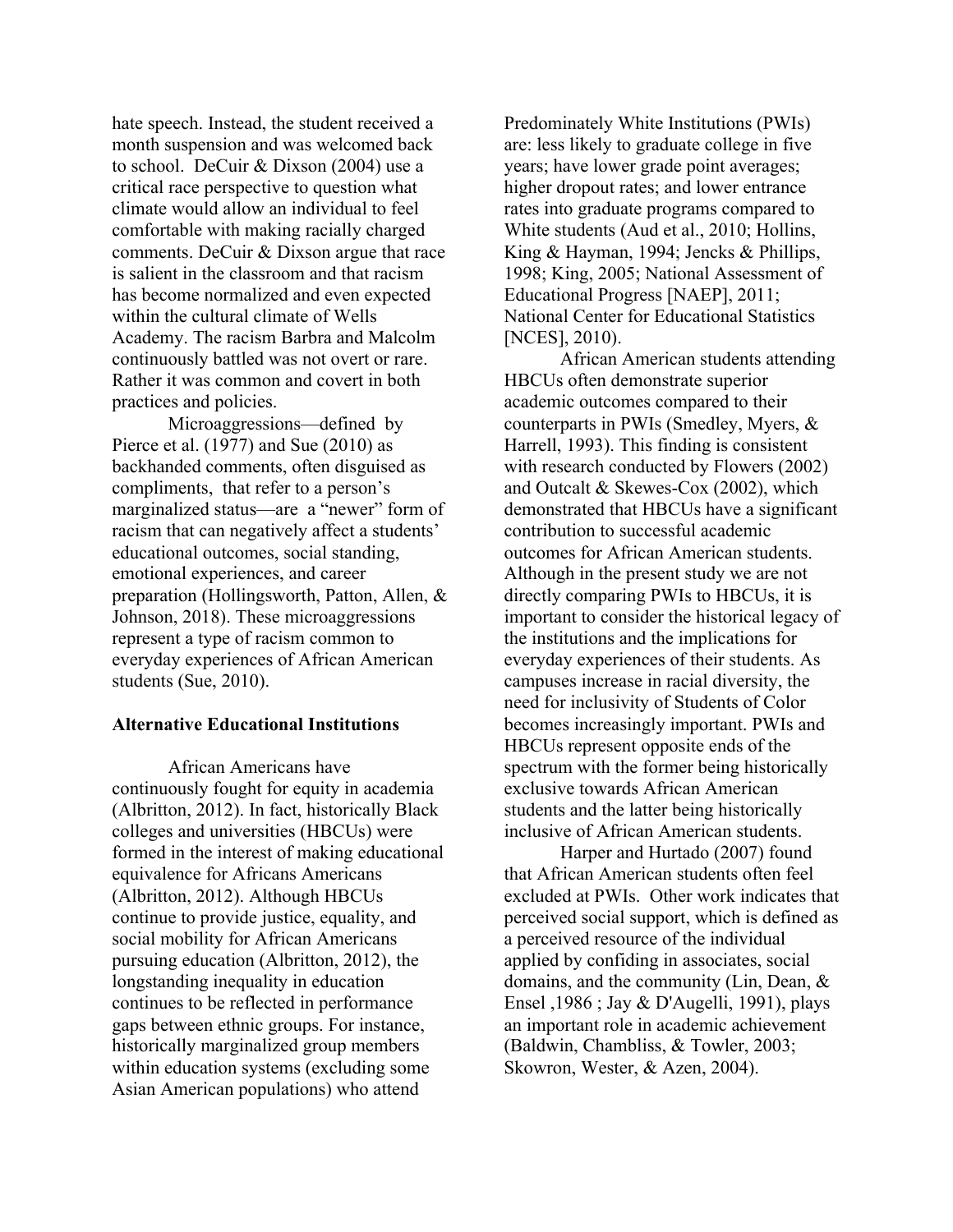In general, students' educational experiences can be moderated by feelings of inclusivity, environmental factors, and affirmation towards the institution (Brandon, 2014). Additionally, high expectations on students from instructors can have a positive impact on the college experience (Chickering & Reisser, 1993; Education Commission of the States, 1995; Kuh, 2001; Kuh, Schuh, Whitt & Associates, 1991; Pascarella, 2001; Pascarella & Terenzini, 1991). However, African American students who routinely perceive racism (PR) at their institution are more likely to correlate PR with feelings of social isolation, stress, and dissatisfaction (Gloria et al, 1999; Feagin, Vera, & Imani, 1996; Pascarella & Terenzini, 1991). Moreover, students attending PWIs experience increased levels of racism on campus when compared to their HBCU counterparts (Feagin, Vera, & Imani, 1996; Pascarella & Terenzini, 1991). It is important to note that Wilson (2007) found that HBCUs have contributed significantly the development of African American professionals, despite their limited resources.

## **Role of Ethnic Identity: Risk or Protective Factor**

Before discussing the role of ethnic identity as a protective or risk factor for students, it is important to acknowledge that the function of racial identity and ethnic identity is inconsistent in the literature (Cokley, 2007). For instance, Sellers & Shelton (2003) hypothesized that certain aspects of racial identity/ethnic identity/socialization have different functions and that their role in moderating psychological distress can vary. They found that individuals with high ethnic/racial identity as one of their core attributes perceived more ethnic/racial discrimination. However, racial ideology and public regard

were able to mitigate distress. Their study highlights the multidimensionality of ethnic/racial identity, especially in regard to its relationship with racial discrimination and psychological distress.

A major contributor to the inconsistencies in the literature is partly due to how researchers interchange race and ethnic identity (Cokley, 2007; Trimble 2007). For the present study, racial identity is defined as people who are socially recognized as belonging to a particular group (Helms, 1993). The definition of ethnic identity will refer to more cultural association towards belief and value (Phinney, 1996). Additionally, ethnicity refers to the combination of both physical and cultural characteristics (Mio, Barker-Hackett, & Tumambing, 2006).

Higher ethnic identity has been associated with lower levels of depression and as a protective factor or buffer against perceived discrimination (Mossakowski, 2003). Yet, Pascoe & Richman (2009) also found that individuals who are strongly associated with their groups are more likely to perceive discriminatory events, whereas individuals with lower affiliation to their respective groups may not ascribe specific actions to racism or racial discrimination. On the other hand, Noh, Beiser, Kaspar, Hou, & Rummens (1999) found that higher levels of ethnic identity and depression increased the relationship between perceived discrimination and depression. Thus, a higher level of a stigmatized identity can lead to hypervigilance. Additionally, Branscombe, Schmitt, & Harvey (1999) found that continuous discrimination would increase the level of association with other members of the same racial group. Thus, increased racial discrimination may connect to a stronger ethnic identity.

 Brondolo, Halen, Pencille, Beatty, & Contrada (2009) theorize that ethnic and racial identity serve to increase cultural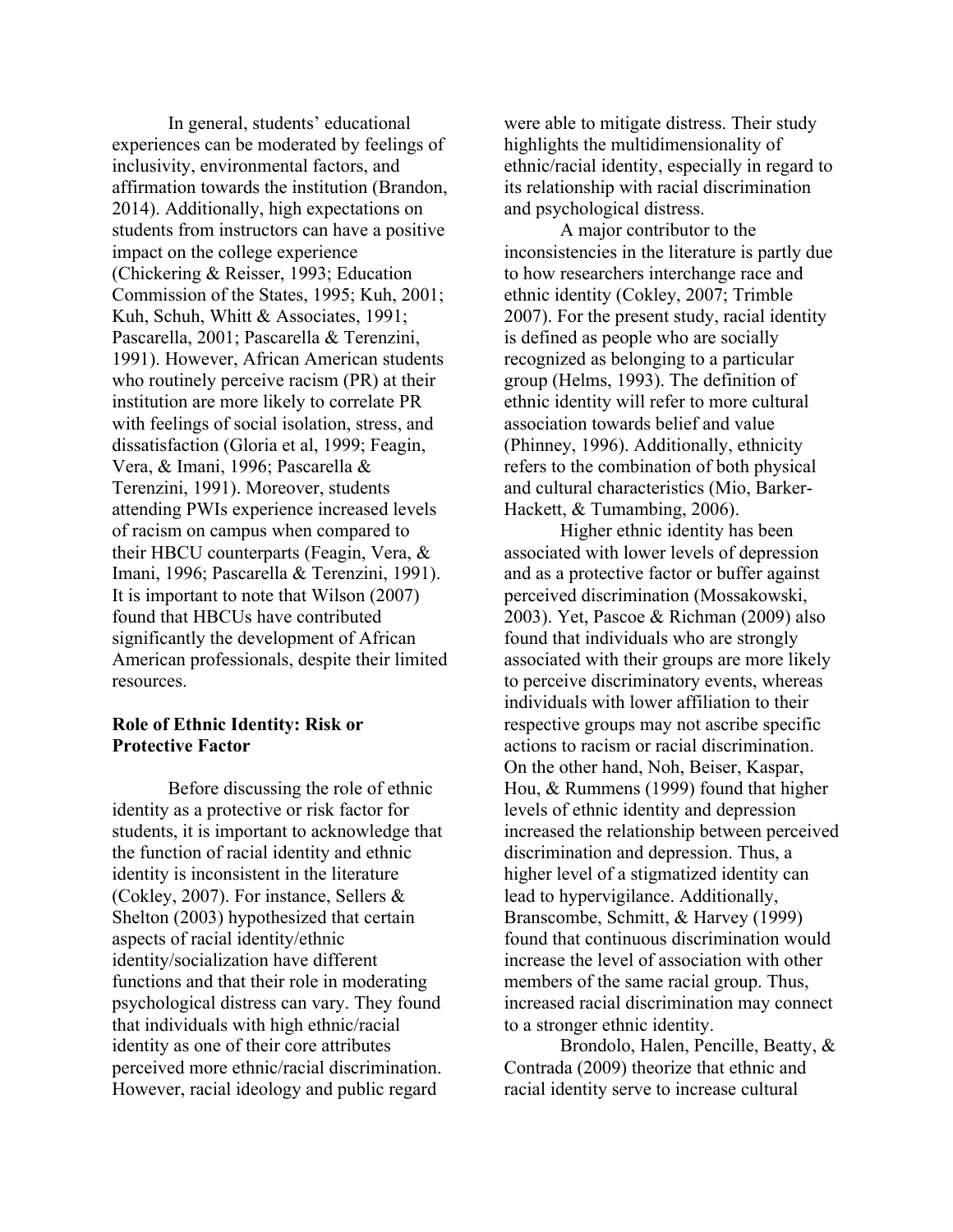pride and commitment to one's group. Strong ethnic identity also can help persons develop tactics for dealing with discrimination. Yet, strong identity can only be protective in a certain context. Brondolo et al. (2009) found that strong identity alone is not enough to diminish the effects of racism on the development of depressive symptoms. In some circumstances, strong identity may increase the awareness of threat and harm. Thus, other contextual factors moderate the function of racial/ethnic identity; such that, outcomes could be impacted by how white individuals choose to interact with African Americans, especially for African Americans with a higher ethnic/racial identity.

## **General College Stressors**

Stallman (2010) found that psychological distress (e.g., elevated anxiety, worry, depression) was reported more for college students than for the general population (eighty-four percent vs. twenty-nine percent). Across all ethnic/racial groups, college students face similar stressors. General stressors that college students experience include the rigor of studies, relationship history with family, peers, and significant others, and financial status (Gerdes & Mallinckrodt, 1994), which may affect academic outcomes. For instance, Keogh, Bond, & Flaxman (2006) found that increased anxiety and worry interfere with the working memory and can lead to lower testing performance. However, being a member of a racial/ ethnic underrepresented group creates the opportunity for additional stressors, which can lead to "minority stress" and create pathways to maladjustment (Smedley, Myers, & Harrell 1993).

 Current literature has not fully examined the role that ethnic identity plays in a college student's life, especially for

Students of Color in Predominantly White Institutions (PWIs). Racial stressors are in the everyday lives of ethnic minority students and should be taken into consideration whenever one tests for psychological distress in college studies (Greer, 2008).

## **Minority Stress and Psychological Distress**

 Minority stress, defined as regularly occurring stress as a result of prejudice and discrimination of a marginalized status (Smeadly, Meyers, & Harrell, 1993), makes a substantial contribution to the correlation between stress and psychological distress (Smeadly, Meyers, & Harrell, 1993). Minority stress can create academic vulnerability and takes a toll on students' coping resources (Smeadly, Meyers, & Harrell, 1993). These stressors are not new to African Americans, who, as a group have had to cope and process racial microaggressions for a significant extent of time (Kaiser & Miller 2001). The damages of these racial slights extend beyond the comment made. In fact, time and energy are depleted via the process of determining if there was, indeed, a microaggression, if the comment had racist intent, and how to respond to the comment (Sue, 2010). Additionally, increased racial discrimination has been correlated with lower perceived social support and greater depressive symptoms (Prelow, Mosher, & Bowman, 2006). Potential long-term effects of minority stress should be taken into consideration, especially for African American men. Huang, & Franklin, (2011) have found that the higher the education of African American men, the more likely they are to encounter and perceive stressful environments. A contributing factor to this trend could be that strong social support was found to be less available for members of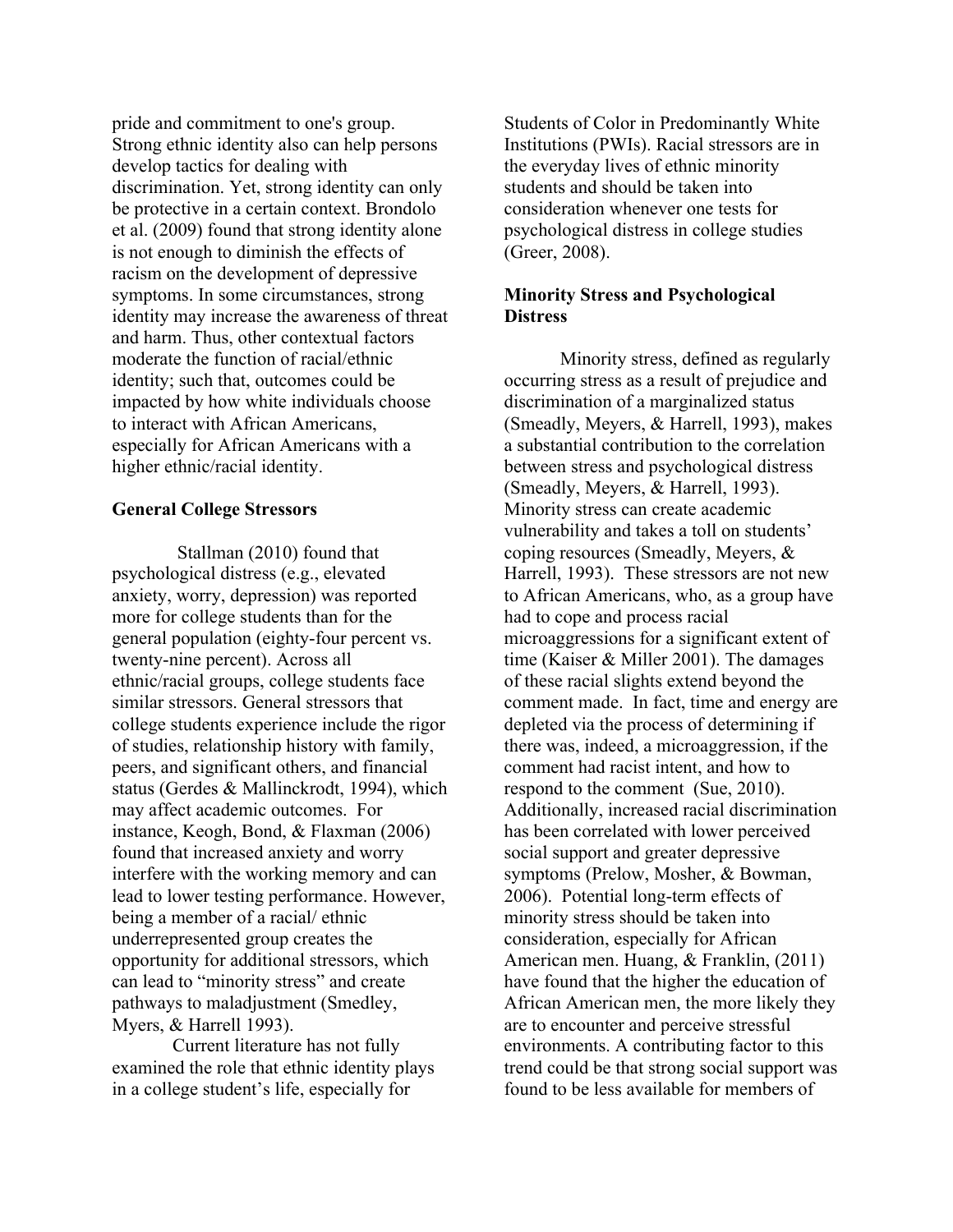stigmatized groups (Cole et al., 2007). Further, while underrepresented students expressed similar optimistic expectations regarding academic success, they are at increased risk for more deficient academic performance, in comparison to white peers (Cole, Matheson, & Anisman, 2007).

## **Hypervigilance and Racial Battle Fatigue**

African American students face constant racial stressors including racial slights, recurrent indignities, irritations, unfair treatment, stigmatization, hypersurveillance, and contentious classrooms to personal threats or attacks on one's wellbeing (Smith, Allen, & Danley, 2007). Increased hypervigilance to racism and discrimination can lead to a perceived stressful environment, exhaustion, loss of self-control, ambiguity, strain, frustration, and injustice (Smith, Yosso, & Solórzano, 2011). Chronic racial tension can be described as Racial Battle Fatigue (RBF). RBF is the strain of stressors on marginalized groups of people and the energy they must use to cope and "battle" against discrimination (Smith et al., 2007).

RBF has been linked to combat stress syndrome (Smith, Hung, & Franklin, 2011). Individuals living with these syndromes are living and working in environments of heightened distress. For both phenomena, there is a constant sense of alert or danger because of the perception that one's life, personal dignity, or character is being threatened (Pierce, 1974, 1975a, 1975b, 1995; Shay, 2002; Shay & Munroe, 1999; U.S. Department of the Army, 1994). Likewise, African Americans with RBF must live with constant environmental stressors in the hostile/unsupportive environment (Smith, Hung, & Franklin, 2011).

## **Present Study**

The current study aims to examine the role of social support and ethnic identity against the effect of psychological distresses.

The location for the present study, a large southwestern university, which will be referred to in this paper as University X, has experienced an increase in racial diversity. Forty-five percent of students reported underrepresented racial identities, as recorded by University X Division of Equity and Diversity 2017 (excluding students that identified as Non-Resident Alien and Unknown). Once a single racial minority group reaches twenty-five percent of the student body, the institution is eligible to apply for MSI (Minority Serving Institution) status and funding, according to the Department of Education.

What does classification as an MSI mean for African American students? Does the mere number of Students of Color make a university more inclusive? Might student diversity be reflected in faculty diversity? According to the University X Division of Equity and Diversity (2017), White students make forty-eight percent of the student population, while African Americans make up fourteen percent of the population. In terms of faculty positions, less than five percent of faculty member identified as African American, while approximately 70 percent of faculty members identified as White.

As a national comparison, the NCES (2015) reported that on average, fifty eight percent of college students identified as white, while fourteen percent of college students identified as African American. From 1976 to 2015 the percentage of Black students attending a university has increased by four percent, which is the lowest among other comparable ethnic minorities, e.g, Latinx (NCES, 2015).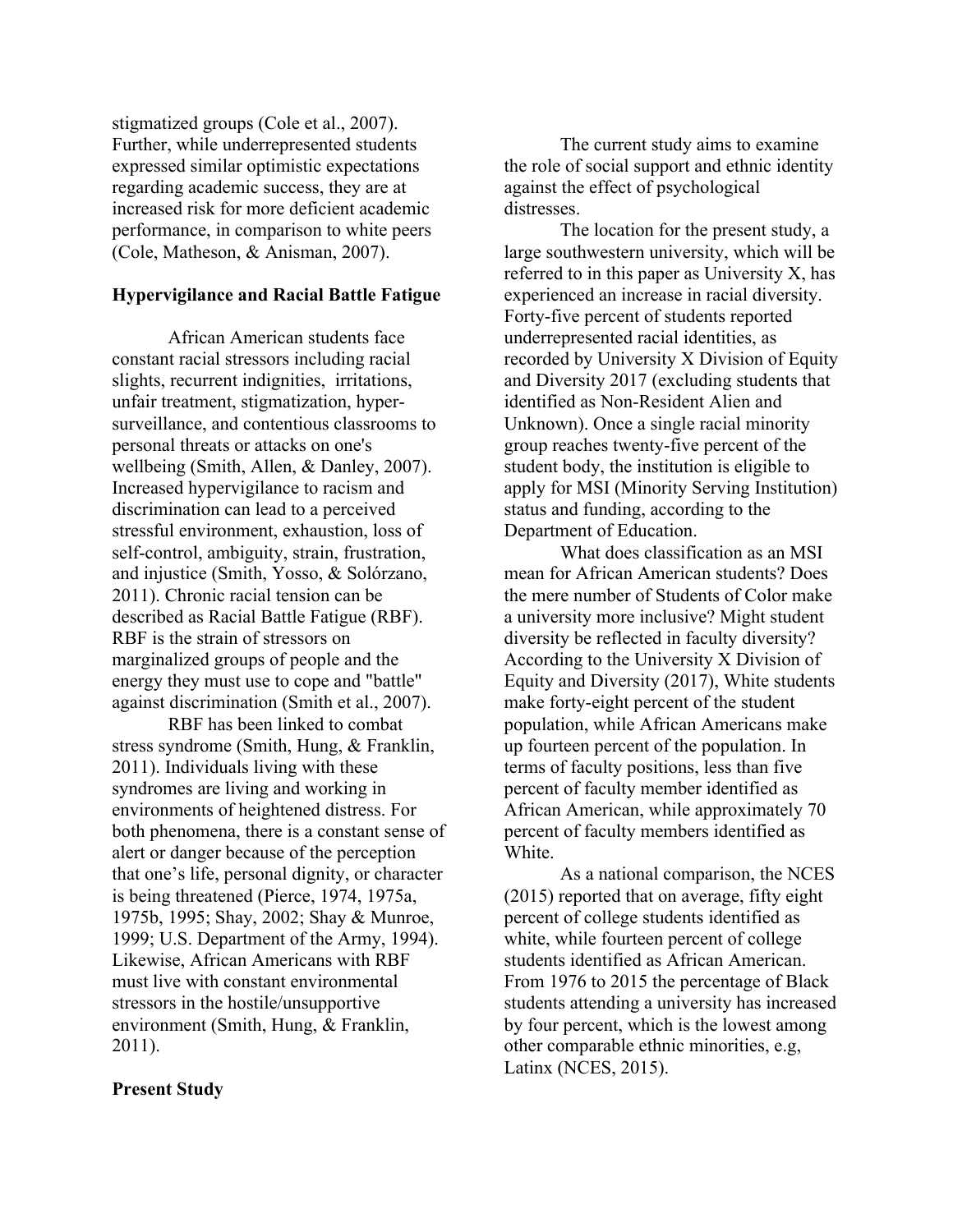#### **Primary Hypotheses**

The present study examined the effects of social support, psychological distress, and ethnic identity among African American college students at a PWI that is experiencing an increase in racial diversity. Specifically, the hypothesizes of the present study are:

H1: The relationship between ethnic identity and academic performance is mediated by psychological distress.

H2: The relationship between ethnic identity and psychological distress is moderated by perceived social support.

## **Method**

#### **Participants**

Most of the participants indicated their gender as female (77.1%), cisgender (99.6%), and were in their late teens or early twenties ( $M_{\text{age}} = 20.56$ ,  $SD = 2.10$ ). For sexual identity, participants self-identified as heterosexual (83.6%), bisexual (7.5%), gay/lesbian/homosexual (4.4%), pansexual  $(2.6\%)$ , asexual  $(1.1\%)$ , and two percent of participants were questioning or unsure of their sexual identity. With respect to race, we used only participants that identified as Black/African American/African, which was a N of 222 ( roughly 16.46% of participants in the primary study).

#### **Measures**

**Ethnic Identity.** Multi-group Ethnic Identity Measure-Revised (Phinney, 1992), has been measured over various ethnic population and age groups and has demonstrated consistent reliability with alphas above .80. The MEIM-R is a12 question measure that assess ethnic identity search and commitment, using a four-point

Likert scale that ranges from strongly agree to strongly disagree.

**Psychological Distress.** The Center for Epidemiologic Studies Depression Scale is a self-report scale that measures depressive symptoms and has been used to validate longer scales. The measure has demonstrated high internal consistency. Across various demographic groups the CES-D has demonstrated consistent reliability, validity, and factor structure. Radloff (1977) reported alphas of .80 or above for all demographic groups. The selfreport scale that records the frequency of feelings and behaviors to assess depressive symptomologye ranges from Rarely to Most of the time.

The Inventory of Depression and Anxiety Symptoms is a self-report measure that assesses symptomology that correlates with major depression and anxiety, across college, psychiatric, and community adult populations. In comparison with other depression and anxiety measures, the IDAS demonstrates strong convergent and discriminant validity. Watson et al. (2007) reported moderate reliability with coefficient alphas at or above .80. The IDAS has several scales that measure numerous symptoms and two broader scales, specifically, the General Depression Scale utilized by this study. The scale rates, from Not at all to Extremely, the frequency of certain feelings and experiences over the course of two weeks.

**Social Support.** Multidimensional Scale of Perceived Social Support (MSPSS) is a self-report measure that addresses three dimensions of support from family, friends, and significant other. In various studies, the MSPSS demonstrated strong internal and test-retest reliability. According to Hopkins Symptom Checklist, higher levels of perceived social support are correlated with lower levels of depression symptomology, although difference between genders has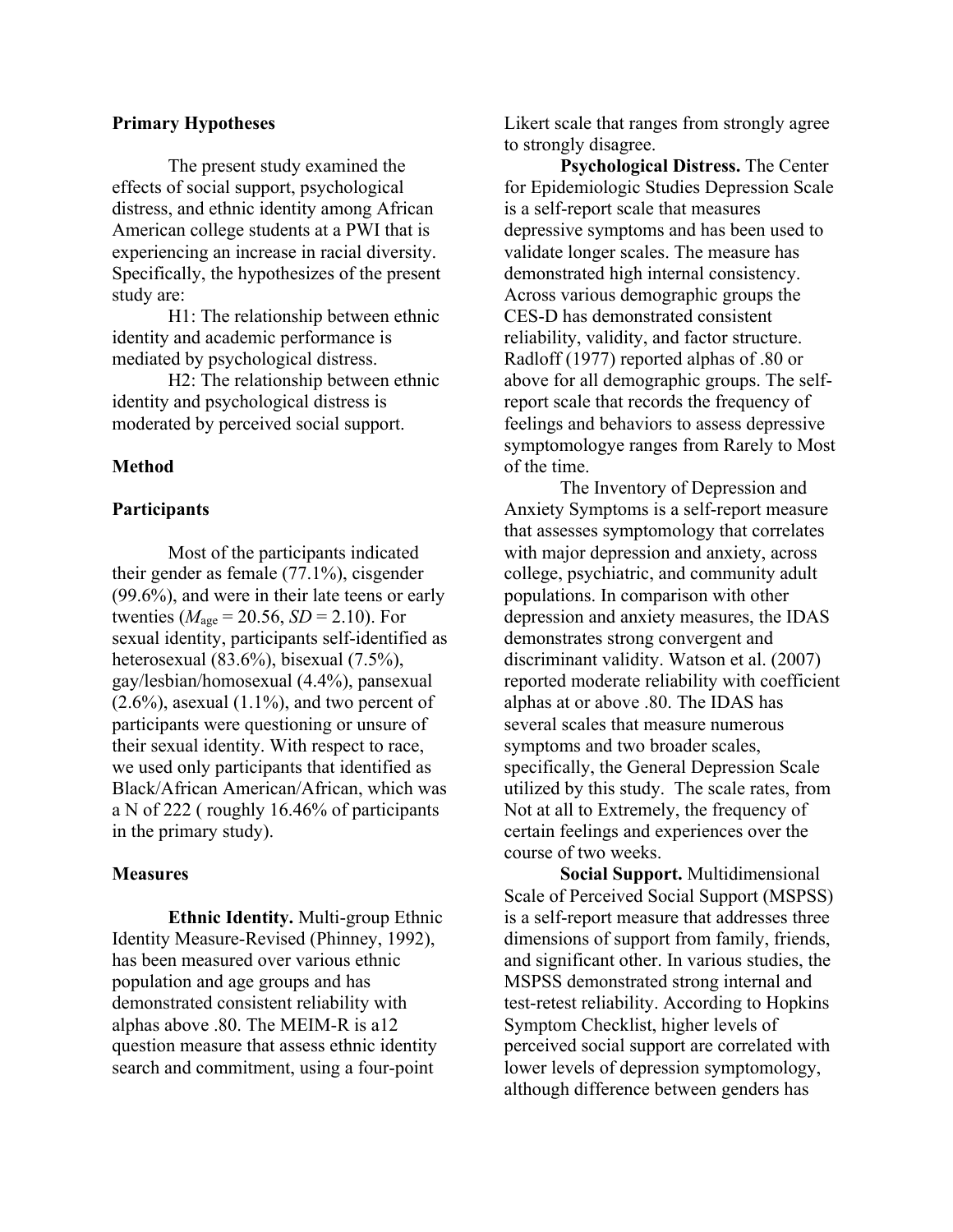been noted. The MSPSS utilizes a 12 question scale that ranges from Very Strongly Disagree to Very Strongly Agree.

**Academic Performance.** Self-Reported Grade Point Average, especially first semester GPA, has been correlated with college graduation for underrepresented students. Numerous studies have demonstrated that a cumulative GPA can serve as a reliable predictor of retention and graduation (Attewell, Heil, & Reisel, 2011; Mettler, 2011; Reason, 2003).

### **Procedure**

Participant data was taken from an existing dataset that focused on sexual identity and social anxiety within college students (Akibar, Niemann, Blumenthal, & Vosvick, 2019). Institutional Review Board approval was acquired prior to recruiting participants and data collection. Recruitment was exclusively through the university SONA system. Students were recruited from psychology, marketing, management, journalism, health, education, development and family studies students, and non -majors taking courses within the listed departments. Courses related to the LGBT Studies minor were specifically targeted, as to increase the probability of recruiting participants with underrepresented sexual identities. The Qualtrics Survey software served as our online method of gathering informed consent and collecting data. Online survey preferences were set to check with participants that any incomplete responses were made purposely, rather than accidentally, as to reduce the amount of data cleaning and careless responses.

## **Results**

This study utilized Hayes (2013) PROCESS macro to analyze the relationship between ethnic identity and social support,

and the relationship between psychological distress and academic performance. Psychological distress (IDAS & CES-D) and academic performances were assigned as the Outcome Variables, while ethnic identity was the Independent variable. Additionally, social support was the assigned moderator.

As indicated on Table 1, there was a significant relationship between ethnic identity and psychological distress (CES-D)  $(p = .03)$ . More specifically, increased levels of psychological distress were positively correlated with ethnic identity exploration and commitment. Also, there was no significant association between PD and social support ( $p = .34$ ), meaning that the level of social support perceived by students did not impact the level of psychological distress reported.

As indicated on Table 1, there was no significant relationship between psychological distress and academic performance  $(p = .62)$ . Thus, the amount of distress students reported did not predict academic performance. Similarly, there was no significant relationship between ethnic identity and academic performance  $(p =$ .84). Levels of exploration and commitments to one's ethnic identity did not predict students' academic performance.

As indicated in Table 2, there was no significant association between ethnic identity and psychological distress (IDAS)  $(p = .48)$ . Nor was there any significance between social support and psychological distress (IDAS)  $(p = .91)$ . Neither the level of exploration and commitments to one's ethnic identity and the amount of social support perceived by students had significant relationships with psychological distress, when using the IDAS.

## **Discussion**

African American students have lower grade point averages, higher dropout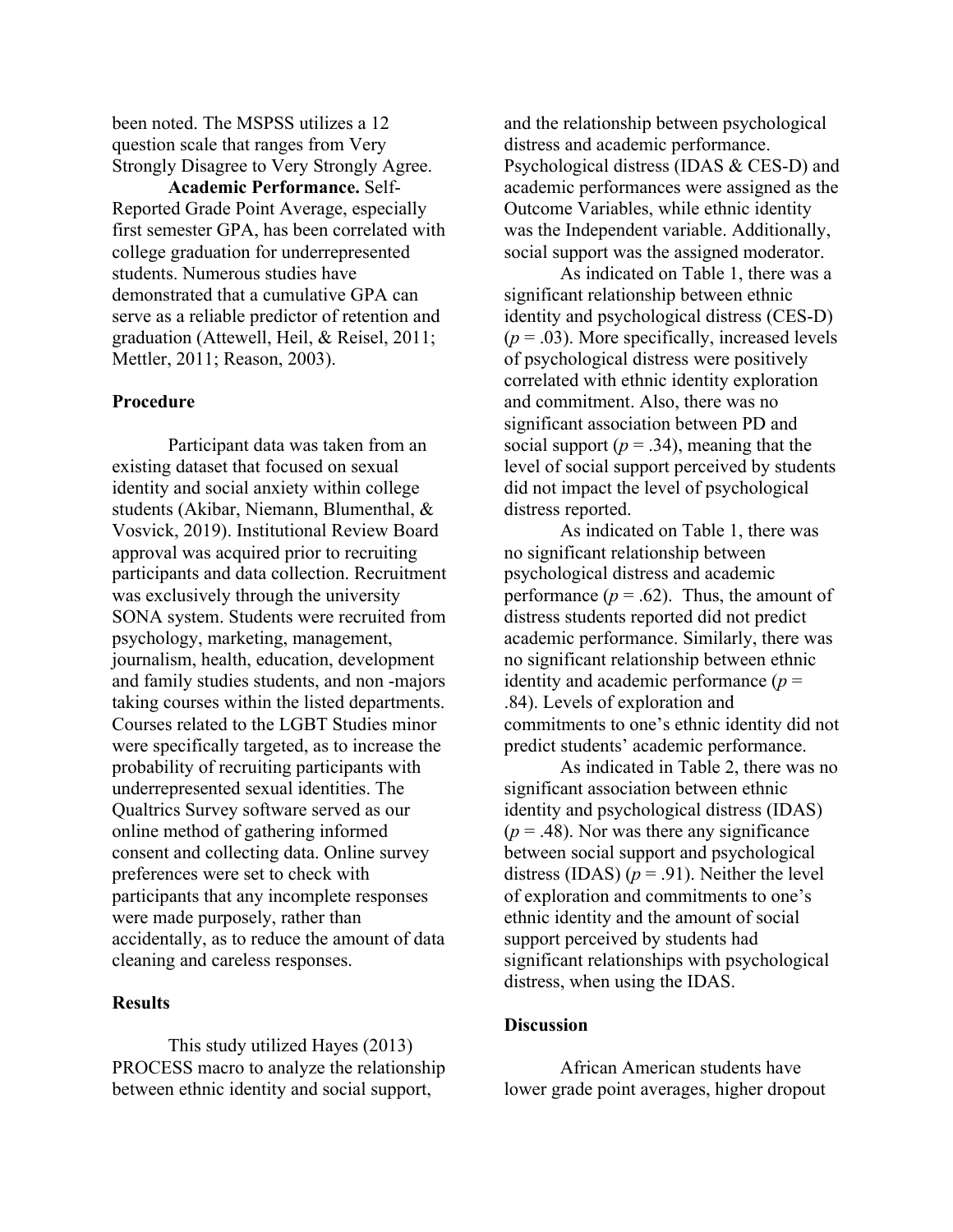rates, and lower entrance rates into graduate programs compared to White students at PWIs. Reasons for this state are varied. For instance, Harder and Hurtado (2007) found that previous exclusionary practices can influence the current climate of an institution. For African Americans, PWI's have served as tools to marginalize and exclude (Harper, 2013). Even when allowed to attend historically white universities, African American students face increased stressors due to their marginalized status (Lambert, 2010). Using a critical race perspective, the present study supports Harper and Hurtado's (2007) finding that African American Students often feel excluded at PWIs.

Again, our hypothesis predicted that the relationship between ethnic identity and academic performance is mediated by psychological distress. Additionally, we predicted that the relationship between ethnic identity and psychological distress is moderated by perceived social support. Results indicated that African American students did not benefit from finding strong sources of support. Increased levels of support from friends, family, and significant others did not mitigate the extraneous stressors faced by African American students' marginalized status. These results partially support Juang et al.'s (2016) finding that social support, from peers and family, was able to buffer somatization of college students, but not depressive symptoms such as loneliness.

Ethnic identity was correlated with PD when using the CES-D as our outcome variable, meaning that the level of exploration and commitments to one's ethnic identity might explain why, on average, our sample scores indicated that they are at risk for clinical depression. However, when using the IDAS as our PD measure, there was no significant relationship. Additionally, there was no

relationship between students' academic performance and PD. These results could be explained by previous research conducted by Watson et al. (2007). Their findings state that the CES-D is a more generalizable measurement scale for depression, versus the IDAS, which encompasses multiple subscales. Also, increased levels of exploration and commitment to one's ethnic identity were positively correlated with psychological distress.

In the U.S. the number of African American students has increased in the past decades (Klarman, 2006). However, have college environments changed in sync? At University X, the increased diversity at the undergraduate level is not reflected at the faculty or graduate levels. Could this have any implications for experiences, especially for students with a strong sense of ethnic identity?

Research Applications: Results of this study suggest that examining how the historical legacy of the University impacts the current climate could identify potential stressors experienced by African American students. Additionally, resources should be allocated towards empowering the ethnic identity of African American college students, via funding/creating of organizations on campus that support these students—for instance, funding workshops that train students and faculty about prejudice and stereotypes. Another suggestion might be for universities to use focus groups to gauge African American socialization on campus, while identifying harmful stressors experienced by these students. As universities become more ethnically diverse it is important that universities ensure these students are supported. PWIs might also consider allocating more resources towards creating a more inclusive campus environment for African American students.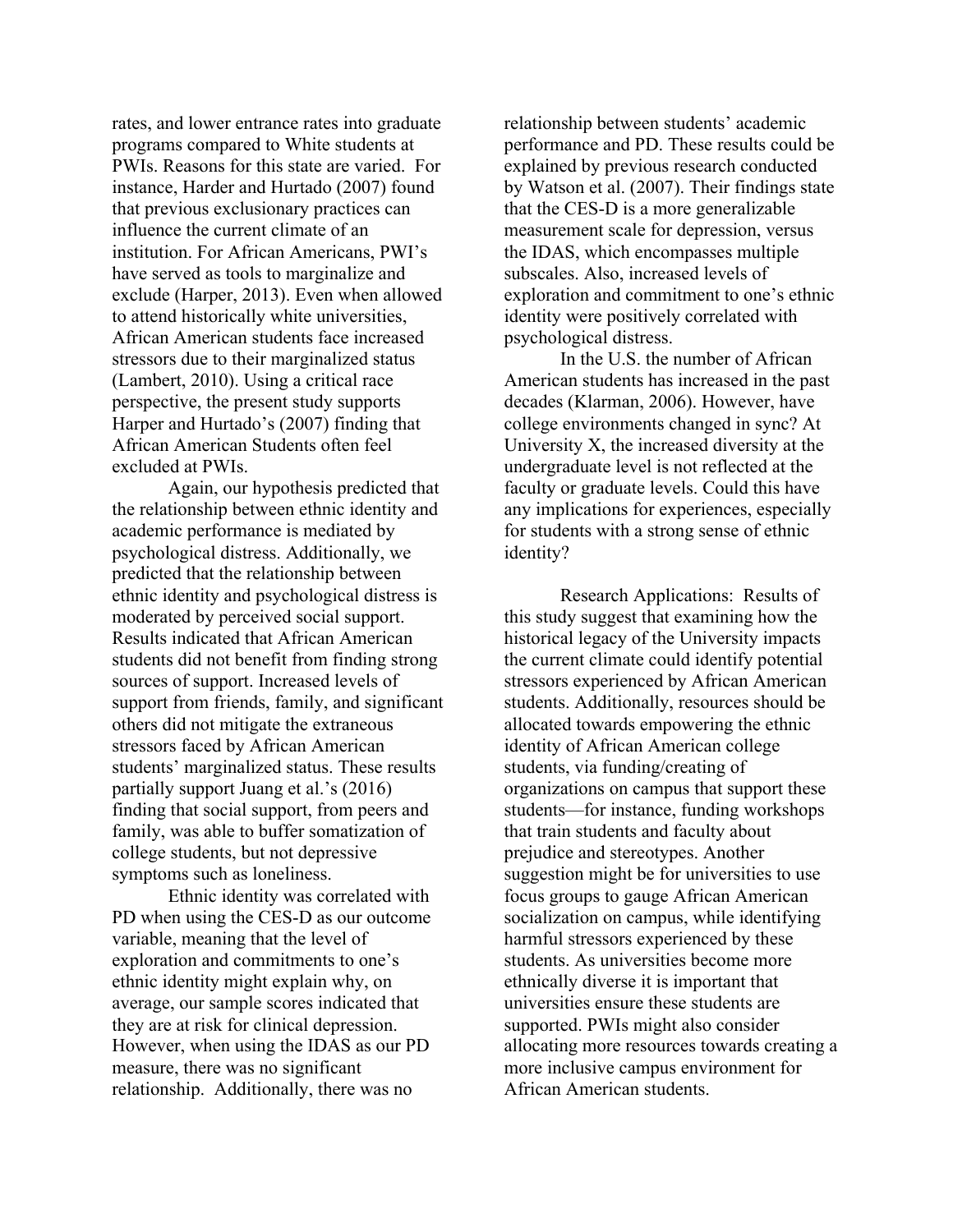Future Research: Future research should investigate other factors, outside of social support, that may help buffer psychological distress experienced by African American college students. Future research might also consider directly testing for racial stressors, in order to gauge with accuracy the experiences of African American college students, while controlling for variables like perceived discrimination, frequency of microaggressions, colorblind attitudes, etc. Additionally, moving away from self-report measures might allow researchers to capture the experiences of marginalized individuals more accurately. It is important to note that we did not control for individuals with multiple marginalized identities. Individuals tend to hold a collection of identities that interact with each other; thus, identifying with two or more marginalized identities may face increased discrimination across multiple identities. Therefore, future research should examine how identities such as sexuality, gender, multiracial identities, etc., impact a student's perception of discrimination on campus. Males, gender and sexual minorities were underrepresented in the sample. Future studies may expand on intersectionality of identities within this context.

## **Limitations**

Possible errors could stem from the choice of model or our measurement of psychological distress. Additionally, this study was a secondary analysis, and we were unable directly to test the extent of racial stressors experienced by students. Future directions for researchers for researchers would be to directly measure the campus culture.

## **References**

Ahmed, Z., & Julius, S. H. (2015). Academic performance, resilience, depression, anxiety, and stress among women college students. *Indian Journal of Positive Psychology*, *6*(4), 367. Retrieved from http://pitt.idm.oclc.org/login?url=htt p://search.proquest.com/docview/177 9457306?accou ntid=14709

- Akibar, A., Niemann, Y.F., Blumenthal, H. & Vosvick, M. (2019) Dimensions of sexuality and social anxiety in emerging adulthood. *Journal of Gay & Lesbian Mental Health*. Advance online publication. DOI:: 10.1080/19359705.2019.1568945
- American Psychological Association. (2012). Presidential task force on educational disparities. *Ethnic and racial disparities in education: Psychology's contributions to understanding and reducing disparities*. Retrieved from http://www.apa.org/ed/ resources/racial-disparities.aspx
- Aronson, J., Fried, C. B., & Good, C. (2002). Reducing the effects of stereotype threat on African American college students by shaping theories of intelligence. *Journal of Experimental Social Psychology*, *38*(2), 113-125. DOI: 10.1006/jesp.2001.1491
- Aud, S., Fox, M., & KewalRamani, A. (2010). Status and trends in the education of racial and ethnic groups (NCES 2010-015). U.S. Department of Education, *National Center for Education Statistics*. Washington, DC: U.S. Government Printing Office. Retrieved from https://nces.ed.gov/pubs2010/201001 5.pdf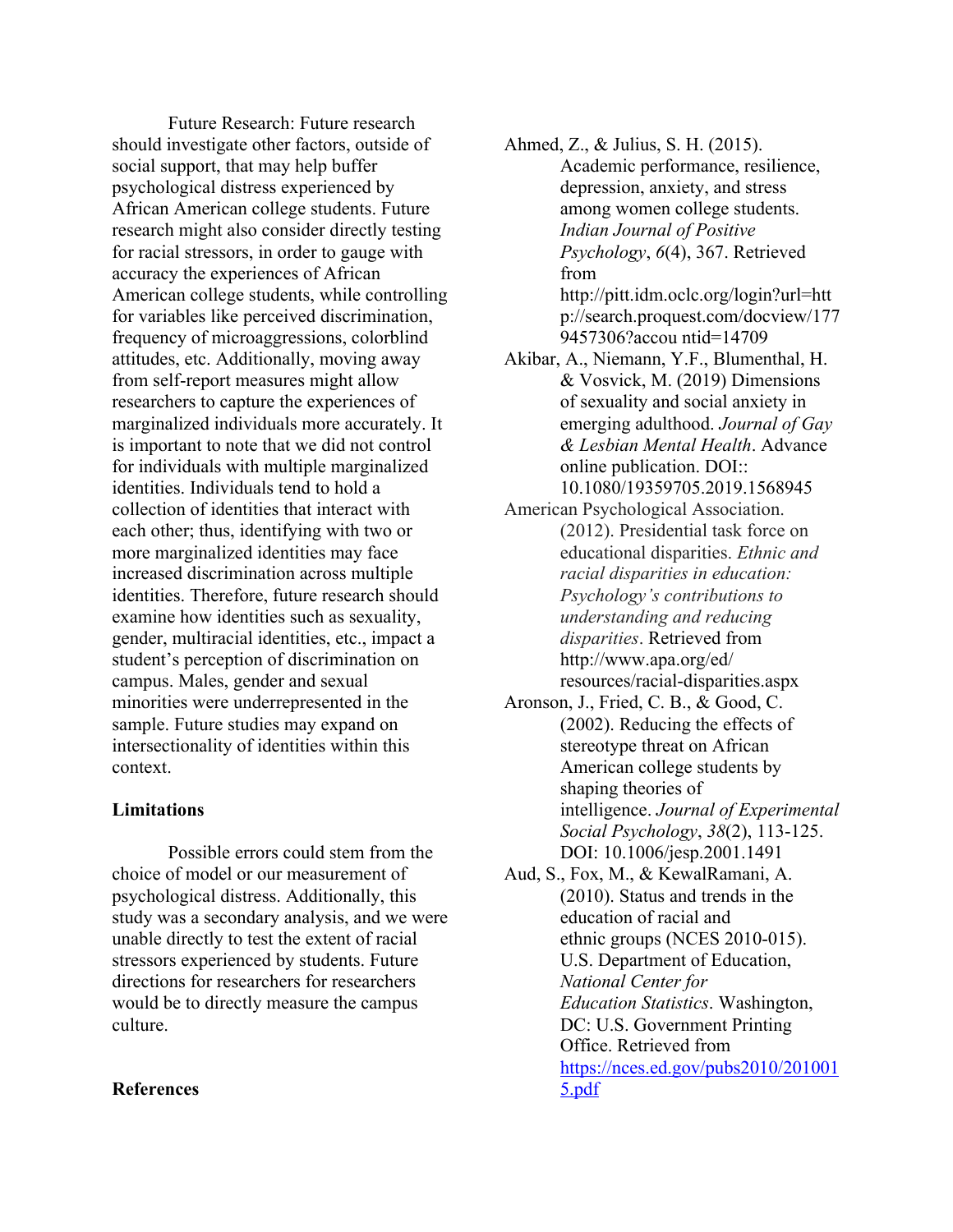Aud, S., Hussar, W., Planty, M., Snyder, T., Bianco, K., Fox, M., Frohlich, L., Kemp, J., & Drake, L. (2010). The Condition of Education 2010 (NCES 2010-028). *National Center for Education Statistics*, Institute of Education Sciences, U.S. Department of Education.Washington, DC.

Blau, J. R. (2004). *Race in the schools: Perpetuating white dominance?*. Lynne Rienner Publishers. DOI: https://doi:.org/10.1086/491775

Bitensky, S. H. (1991). Theoretical foundations for a right to education under the US Constitution: a beginning to the end of the national education crisis. Nw. UL Rev., 86, 550. Retrieved from https://heinonline.org/HOL/Page?ha ndle=hein.journals/illlr86&div=23&

> g\_sent=1&casa\_token=l5Fg9ziDzdU AAAAA:mXRY0nhz5Wn7Ex3qYM fg6tMzirPTTieN3f1Xxumjble-HyqeoNtV3fGKL3Eh2MNq6RIWdP yaAg&collection=journals

Brandon, J. (2014). African-American Male Inclusion, Involvement, Perception and Achievement at Predominantly White Institutions. *McNair Scholars Research Journal*, 7(1), 5. Retrieved from

http://commons.emich.edu/cgi/viewc ontent.cgi?article=1077&context=mc nair

Branscombe, N. R., Schmitt, M. T., & Harvey, R. D. (1999). Perceiving pervasive discrimination among African Americans: Implications for group identification and well-being*. Journal of personality and social psychology*, 77(1), 135. DOI: https://doi:.org/10.1037//0022- 3514.77.1.135

Brondolo, E., Ver Halen, N. B., Pencille, M., Beatty, D., & Contrada, R. J. (2009). Coping with racism: A selective review of the literature and a theoretical and methodological critique. *Journal of behavioral medicine*, 32(1), 64-88. DOI: https://doi:.org/10.1007/s10865-008- 9193-0

- Caldwell, T., & Obasi, E. M. (2010). Academic performance in African American undergraduates: Effects of cultural mistrust, educational value, and achievement motivation. *Journal of Career Development*, 36(4), 348- 369. DOI: https://doi:.org/10.1177/0894845309 349357
- Carter, P. L. (2003). "Black" cultural capital, status positioning, and schooling conflicts for low-income African American youth. *Social problems*, *50*(1), 136-155. DOI: https://doi:.org/10.1525/sp.2003.50.1 .136
- Cokley, K. O. (2003). What do we know about the motivation of African American students? Challenging the ''anti-intellectual'' myth. *Harvard Educational Review*, 73, 524-558. DOI: https://doi:.org/10.17763/haer.73.4.3 618644850123376
- Cokley, K., Komarraju, M., King, A., Cunningham, D., & Muhammad, G. (2003). Ethnic differences in the measurement of academic selfconcept in a sample of African American and European American college students. *Educational and Psychological Measurement*, 63, 707-722. doi: https://doi:.org/10.1177/0013164402 251055
- Cokley, K. (2007). Critical issues in the measurement of ethnic and racial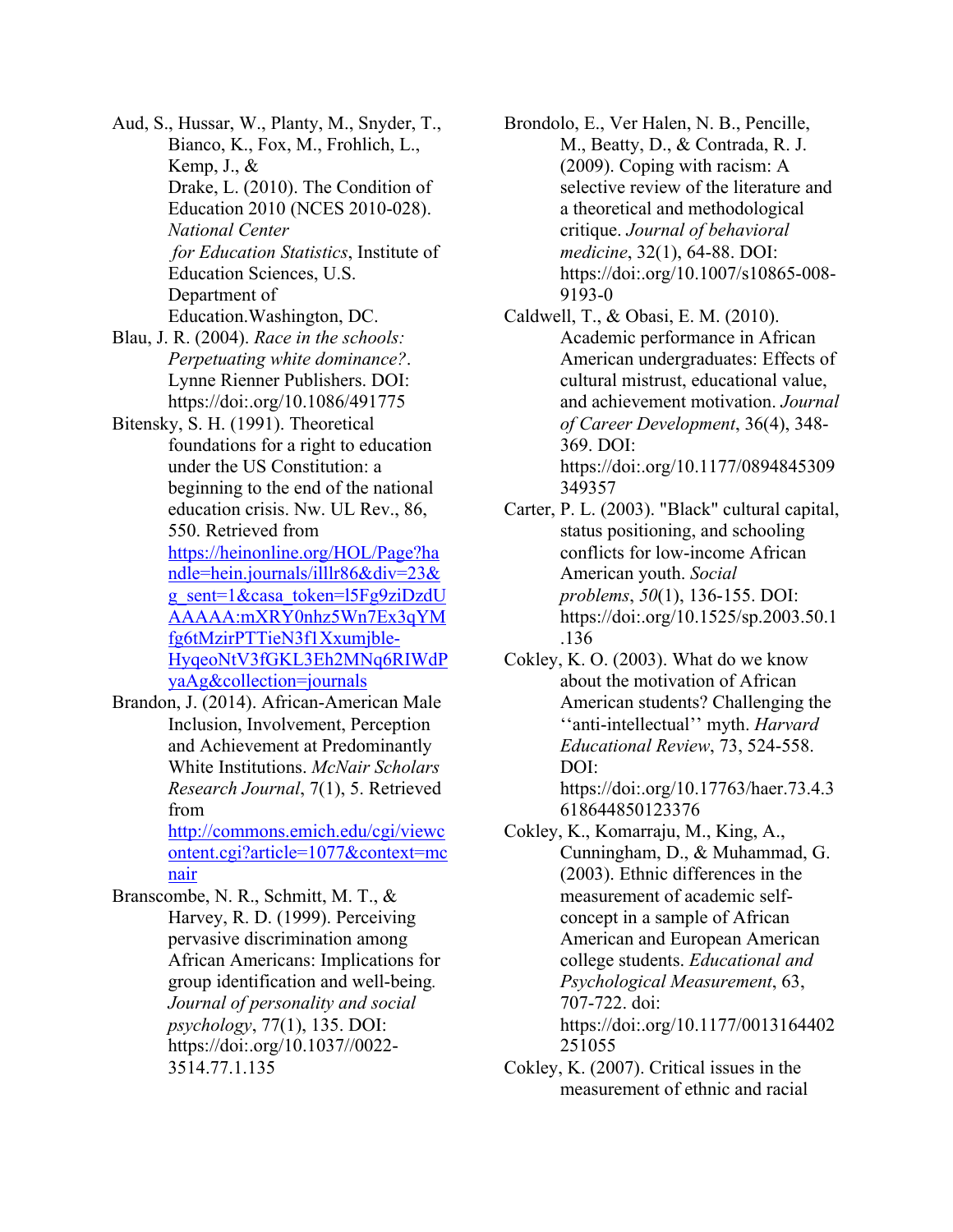identity: A referendum on the state of the field*. Journal of Counseling Psychology*, 54, 224 –234. doi: https://doi.org/10.1177/00131644022 51055

- Cole, B., Matheson, K., & Anisman, H. (2007). The moderating role of ethnic identity and social support on relations between well‐being and academic performance. *Journal of Applied Social Psychology*, *37*(3), 592-615. doi: https://doi.org/10.1111/j.1559- 1816.2007.00176.x
- DeCuir, J. T., & Dixson, A. D. (2004). "So when it comes out, they aren't that surprised that it is there": Using critical race theory as a tool of analysis of race and racism in education. *Educational researcher*, 33(5), 26-31. doi: https://doi.org/10.3102/0013189x033 005026
- Duncan, L. E. (2003). Black male college students' attitudes toward seeking psychological help. *Journal of Black Psychology*, 29(1), 68-86. Doi: https://doi.org/10.1177/00957984022 39229
- Elliott, R., Strenta, A. C., Adair, R., Matier, M., & Scott, J. (1996). The role of ethnicity in choosing and leaving science in highly selective institutions. *Research in Higher Education*, 37(6), 681-709. Doi: https://doi.org/10.1007/bf01792952
- Feagin, J. R., Vera, H., & Imani, N. (1996). The agony of education: Black students at White colleges and universities. *Psychology Press*. Doi: https://doi.org/10.2307/2967354

Ferguson, P. V. (1896). Plessy v. Ferguson.

- Ferguson, R. F. (2003). Teachers'
	- perceptions and expectations and the Black-White test score gap. *Urban education*, 38(4), 460-507. Doi:

https://doi.org/10.1177/00420859030 38004006

- Furr, S.R., Westefeld, J.S., McConnell, G.N., & Jenkins, J.M. (2001). Suicide and depression among college students: A decade later. Professional Psychology: Research and Practice, 32, 97–100. Doi: https://doi.org/10.1037//0735- 7028.32.1.97
- Gerdes, H., & Mallinckrodt, B. (1994). Emotional, social, and academic adjustment of college students: A longitudinal study of retention*. Journal of Counseling and Development*, 72, 281-287. Doi: https://doi.org/10.1002/j.1556- 6676.1994.tb00935.x
- Gillborn, D. (2005). Education policy as an act of white supremacy: Whiteness, critical race theory and education reform*. Journal of Education Policy*, 20(4), 485-505. Doi: https://doi.org/10.1080/02680930500 132346
- Greer, T. M. (2008). Racial and ethnicrelated stressors as predictors of perceived stress and academic performance for African American students at a historically Black college and university. *The Journal of Negro Education*, 60-71. Retrieved from https://www.jstor.org/stable/pdf/400 34678.pdf?casa\_token=JDYt1iVjZqs AAAAA:pU8cFGCSeYlVQhzjtH6iP CM9VXoqsseqa-BnbZJ8tYM5iz36ua6Msbl3JebOme 0r6mDcgkdffHOhoufJwlcKpYS8H9 0NdaeagTMqpHt\_UjpkIaBUuNJg
- Guinier, L. (2004). From racial liberalism to racial literacy: Brown v. Board of Education and the interestdivergence dilemma. *Journal of American History*, 91(1), 92-118. Doi: https://doi.org/10.2307/3659616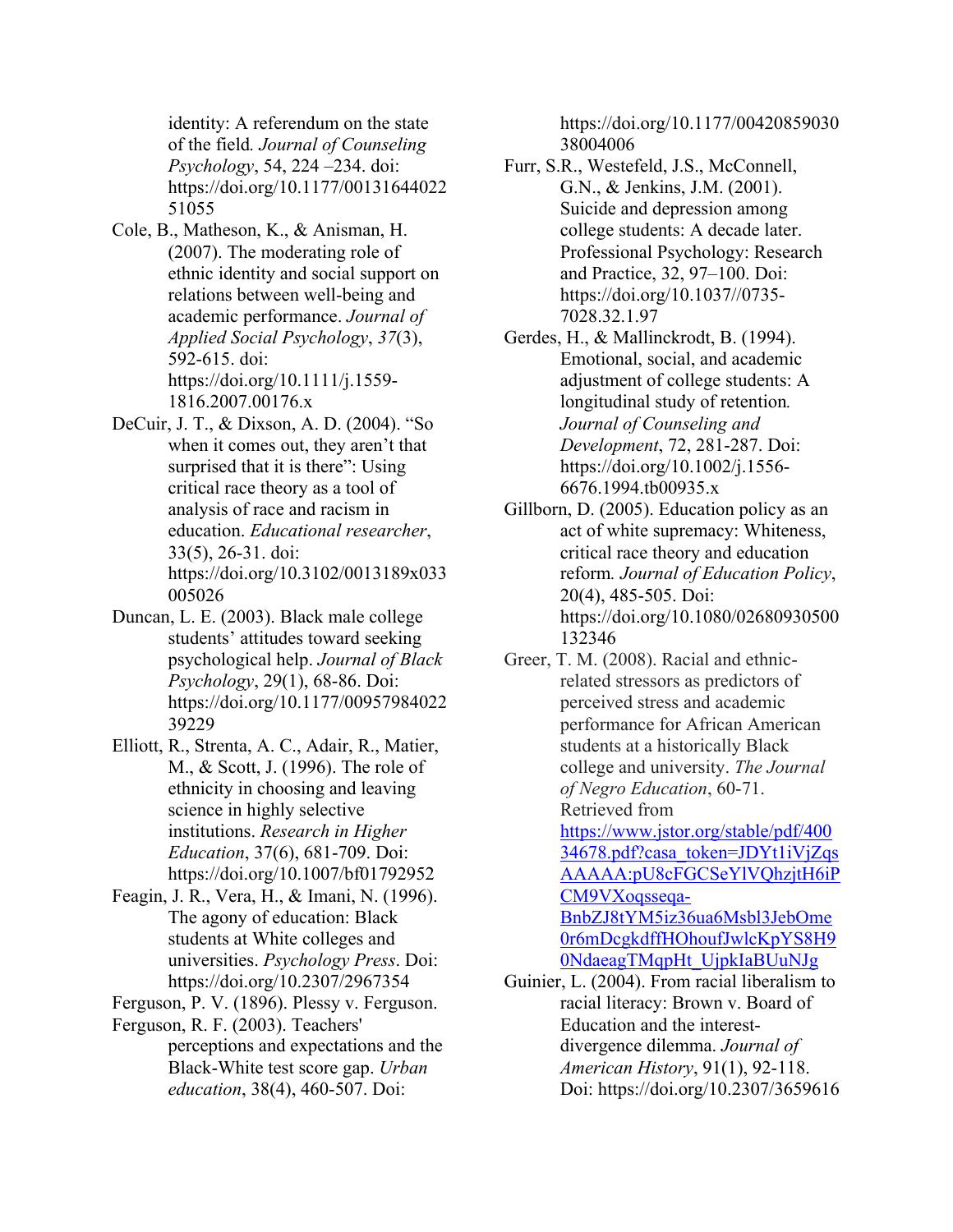- Harper, S. R. (2013). Am I my brother's teacher? Black undergraduates, racial socialization, and peer pedagogies in predominantly white postsecondary contexts. *Review of Research in Education*, *37*(1), 183-211. Doi: https://doi.org/10.3102/0091732x124 71300
- Helms, J. E. (1993). An overview of Black racial identity theory. In J. E. Helms (Ed.), *Black and White racial identity* (pp. 9–32). Westport, CT: Praeger Publishers.
- Jacoby-Senghor, D. S., Sinclair, S., & Shelton, J. N. (2016). A lesson in bias: The relationship between implicit racial bias and performance in pedagogical contexts. *Journal of Experimental Social Psychology*, 63, 50-55. doi: https://doi.org/10.1016/j.jesp.2015.1 0.010
- Jay, G. M., & D'Augelli, A. R. (1991). Social support and adjustment to university life: A comparison of african‐american and white freshmen. *Journal of Community Psychology*, 19(2), 95-108. Doi: https://doi.org/10.1002/1520- 6629(199104)19:2%3C95::aidjcop2290190202%3E3.0.co;2-2
- Jencks, C., & Phillips, M. (Eds.). (2011). *The black-white test score gap*. Brookings Institution Press. Doi:

https://doi.org/10.2307/20080778

- Jordan, W. D. (2014). Historical origins of the one-drop racial rule in the United States. *Journal of Critical Mixed Race Studies*, *1*(1). Retrieved from https://escholarship.org/uc/item/91g7 61b3
- Juang, L., Ittel, A., Hoferichter, F., & Gallarin, M. M. (2016). Perceived racial/ethnic discrimination and adjustment among ethnically diverse

college students: Family and peer support as protective factors*. Journal of college student development*, 57(4), 380-394. Doi: https://doi.org/10.1353/csd.2016.004 8

- Keogh, E., Bond, F. W., & Flaxman, P. E. (2006). Improving academic performance and mental health through a stress management intervention: Outcomes and mediators of change. *Behaviour research and therapy*, 44(3), 339- 357. Doi: https://doi.org/10.1016/j.brat.2005.0 3.002
- King, J. (Ed.) (2005) *Black education: A transformative research and action agenda for the new century.* Mahwah, NJ: Lawrence Erlbaum Associates. Doi: https://doi.org/10.4324/97814106139 12
- Klarman, M. J. (2006). *From Jim Crow to civil rights: The Supreme Court and the struggle for racial equality*. Oxford University Press. Doi: https://doi.org/10.1162/jinh.2006.37. 2.312
- Kluger, R. (2011). *Simple Justice: The History of Brown v. Board of Education and Black America's Struggle for Equality*. Vintage. Doi: https://doi.org/10.2307/2148944
- Lambert, F. (2009). *The battle of Ole Miss: Civil rights v. states' rights*. Oxford University Press. Doi: https://doi.org/10.5860/choice.47- 6460
- Lin, N., Dean, A., & Ensel, W. M. (Eds.). (1986). *Social support, life events, and depression*. Academic Press.
- Loring, D. (2009). The Dark Ages of Education and a New Hope: Teaching Native American History in Maine Schools*. New England*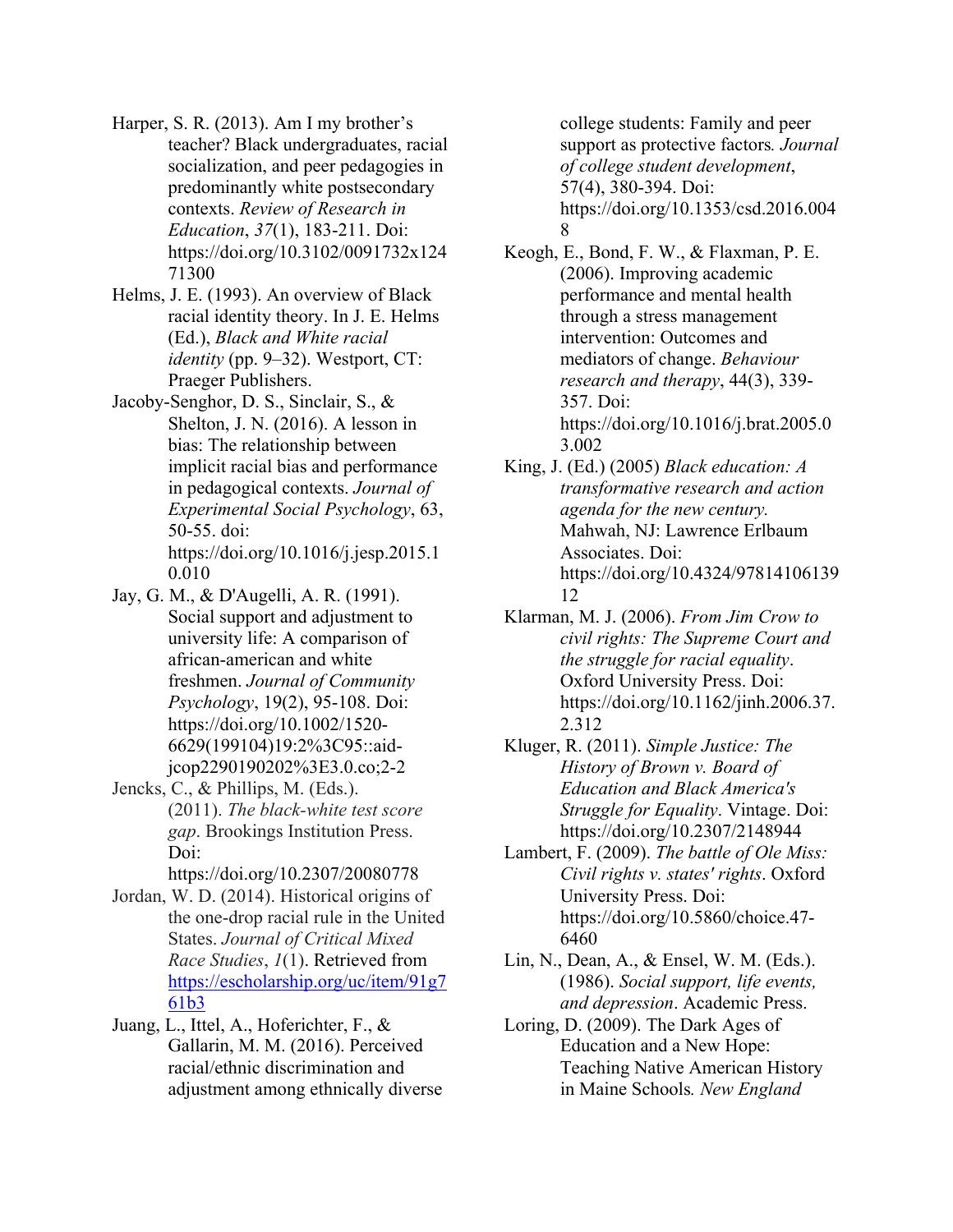*Journal of Higher Education*, 24(1), 16-17. Doi: https://doi.org/10.2307/j.ctt1d9njj2.9 8

- McDonald, N. L. (2011). *African American college students at predominantly White and Historically Black colleges and universities*. Vanderbilt University.
- McFarland, J., Hussar, B., de Brey, C., Snyder, T., Wang, X., Wilkinson-Flicker, S., ... & Bullock Mann, F. (2017). *The Condition of Education 20*17. NCES 2017-144. National Center for Education Statistics. Retrieved from https://nces.ed.gov/pubsearch/pubsin fo.asp?pubid=2017144
- McKown, C., & Weinstein, R. S. (2008). Teacher expectations, classroom context, and the achievement gap. *Journal of school psychology*, 46(3), 235-261. Doi: https://doi.org/10.1016/j.jsp.2007.05. 001
- Mio, J. S., Barker-Hackett, L., & Tumambing, J. (2006). *Multicultural psychology: Understanding our diverse communities*. McGraw-Hill Humanities Social.
- Morrison, R., & O'Connor, R. C. (2005). Predicting psychological distress in college students: The role of rumination and stress. *Journal of clinical psychology*, *61*(4), 447-460. Doi:

https://doi.org/10.1002/jclp.20021

- Mossakowski, K. N. (2003). Coping with perceived discrimination: Does ethnic identity protect mental health?. *Journal of health and social behavior*, 318-331. Doi: https://doi.org/10.2307/1519782
- Musu-Gillette, L., de Brey, C., Mcfarland, J., Hussar, W., Sonnwnberg, William., Wilkinson-Flicker, S.

(2016). Status and Trends in the Education of Racial and Ethnic Groups 2016. NCES 2016-007. *National Center for Education Statistics*.

- National Assessment of Education Progress (NAEP) (2009). Washington, DC: US Department of Education.
- National Assessment of Education Progress (NAEP) (2011). Washington, DC: US Department of Education.
- Nelson Laird, T. F., Bridges, B. K., Morelon-Quainoo, C. L., Williams, J. M., & Holmes, M. S. (2007). African American and Hispanic student engagement at minorityserving and predominantly White institutions*. Journal of College Student Development*, 48(1), 39-56. https://doi.org/10.1353/csd.2007.000 5
- Neville, H. A., Heppner, P. P., & Wang, L. F. (1997). Relations among racial identity attitudes, perceived stressors, and coping styles in African American college students*. Journal of Counseling & Developmen*t, 75(4), 303-311.
- Noh, S., Beiser, M., Kaspar, V., Hou, F., & Rummens, J. (1999). Perceived racial discrimination, depression, and coping: A study of Southeast Asian refugees in Canada. *Journal of health and social behavior*, 193-207. Doi: https://doi.org/10.2307/2676348
- Palmer, R., & Gasman, M. (2008). " It takes a village to raise a child": The role of social capital in promoting academic success for African American men at a Black college. *Journal of College Student Development*, 49(1), 52-70. Doi: https://doi.org/10.1353/csd.2008.000 2
- Pascoe, E. A., & Smart Richman, L. (2009). Perceived discrimination and health: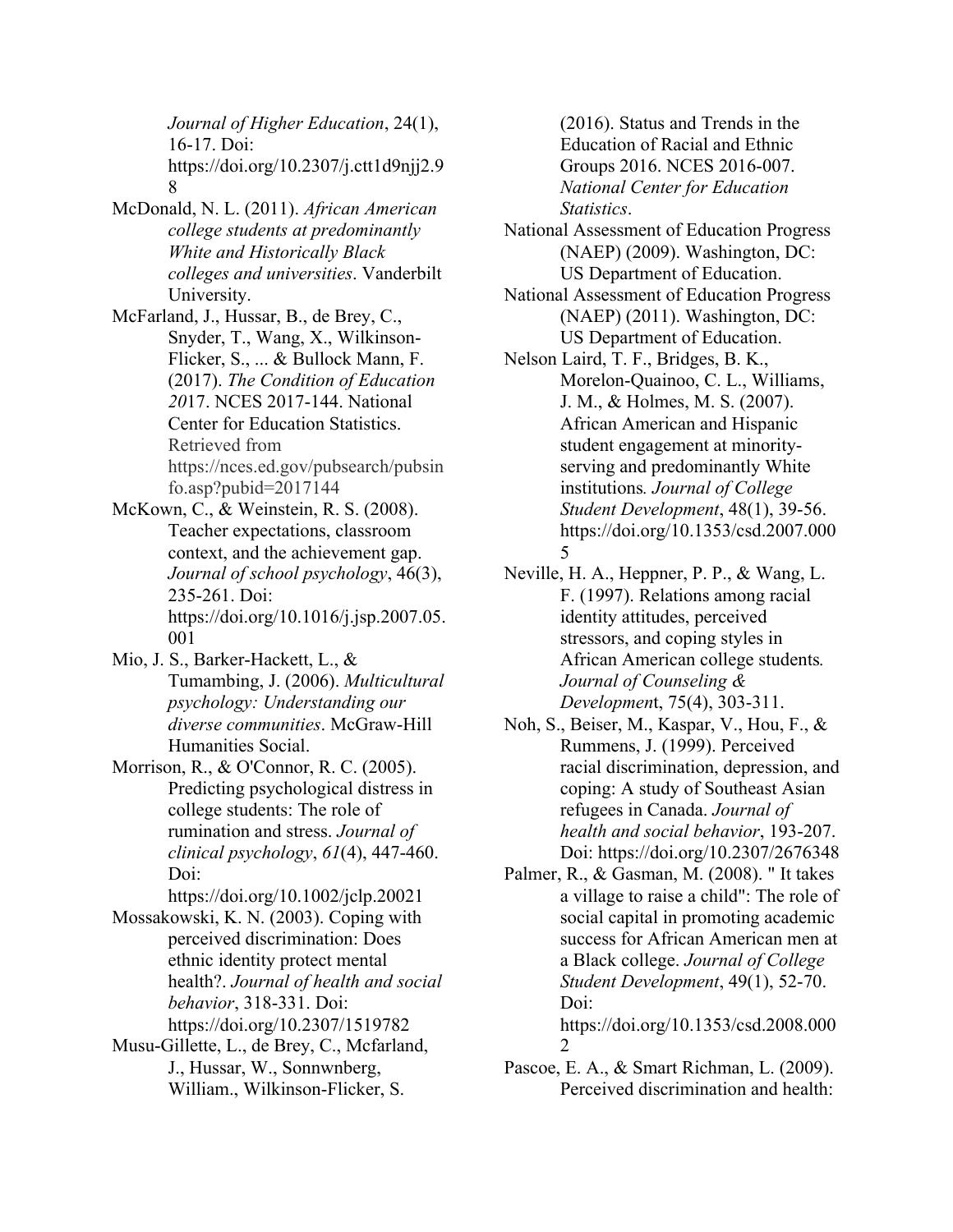a meta-analytic review*. Psychological bulletin*, 135(4), 531. Doi:

https://doi.org/10.1037/a0016059 Phinney, J. S. (1996). When we talk about

- American ethnic groups, what do we mean?. *American psychologist*, 51(9), 918. Doi: https://doi.org/10.1037//0003- 066x.51.9.918
- Pieterse, A. L., Todd, N. R., Neville, H. A., & Carter, R. T. (2012). Perceived racism and mental health among Black American adults: A metaanalytic review. *Journal of Counseling Psychology*, *59*(1), 1.. Doi:

https://doi.org/10.1037/a0026208

Pitre, C. C. (2014). Improving African American student outcomes: Understanding educational achievement and strategies to close opportunity gaps. *Western Journal of Black Studies*, 38(4), 209. Retrieved from

https://search.proquest.com/docview/ 1649819273?accountid=14496

- Radloff, L. S. (1977). The CES-D scale: a self-report depression scale for research in the general population*. Applied psychological measurement*, 1(3), 385-401. Doi: https://doi.org/10.1177/01466216770 0100306
- Sellers, R. M., & Shelton, J. N. (2003). The role of racial identity in perceived racial discrimination. *Journal of personality and social psychology*, 84(5), 1079. Doi: https://doi.org/10.1037/0022- 3514.84.5.1079
- Smedley, B. D., Myers, H. F., & Harrell, S. P. (1993). Minority-status stresses and the college adjustment of ethnic minority freshmen. *The Journal of Higher Education*, *64*(4), 434-452.

Doi:

https://doi.org/10.1080/00221546.19 93.11778438

- Smith, W., Hung, M., & Franklin, J. (2011). Racial Battle Fatigue and the MisEducation of Black Men: Racial Microaggressions, Societal Problems, and Environmental Stress. *The Journal of Negro Education*, 80(1), 63-82. Doi: https://doi.org/10.1037/t60961-000
- Smith, W. A., Yosso, T. J., & Solórzano, D. G. (2011). Challenging racial battle fatigue on historically White campuses: A critical race examination of race-related stress. *In Covert racism* (pp. 211-238). Brill. Doi: https://doi.org/10.1163/ej.978900420 3655.i-461.82
- Stallman, H. M. (2010). Psychological distress in university students: A comparison with general population data. *Australian Psychologist*, *45*(4), 249-257. Doi: https://doi.org/10.1080/00050067.20 10.482109
- Sue, D. W. (2010). *Microaggressions in everyday life: Race, gender, and sexual orientation. John Wiley & Sons*. Doi: https://doi.org/10.1086/663007
- Trimble, J. (2007). Prolegomena for the connotation of construct use in the measurement of ethnic and racial identity. *Journal of Counseling Psychology*, 54, 247–258. doi::10.1037/0022-0167.54.3.247
- Tushnet, M. (1994). The significance of Brown v. Board of Education. *Virginia Law Review*, 173-184. doi:: https://doi.org/10.2307/1073595
- Watson, D., O'hara, M. W., Simms, L. J., Kotov, R., Chmielewski, M., McDade-Montez, E. A., & Stuart, S. (2007). Development and validation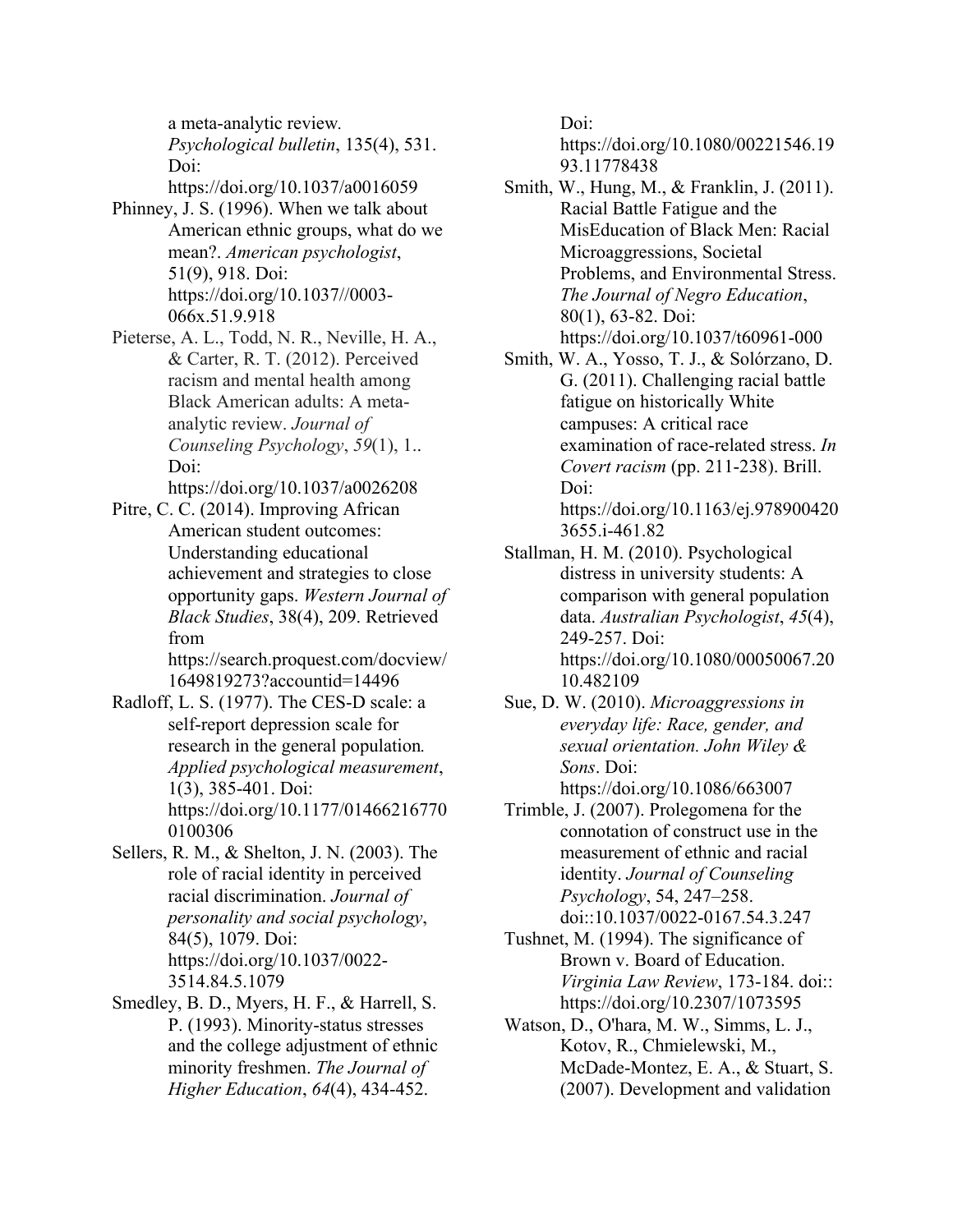of the Inventory of Depression and Anxiety Symptoms (IDAS). *Psychological assessment*, *19*(3), 253. Doi:: https://doi.org/10.1037/1040- 3590.19.3.253

- Warren, C. J. E. (1954). Brown v. board of education. United States Reports, 347(1954), 483.
- Walters, P. B. (2001). Educational access and the state: Historical continuities and discontinuities in racial inequality in American education. *Sociology of Educatio*n, 35-49. Doi:: https://doi.org/10.2307/2673252
- Wildhagen, Tina. "Why does cultural capital matter for high school academic

performance? An Empirical Assessment of Teacher‐Selection and Self‐Selection Mechanisms as Explanations of the Cultural Capital Effect." *The Sociological Quarterly* 50.1 (2009): 173-200. Doi: https://doi.org/10.1111/j.1533- 8525.2008.01137.x

Wilson, V. R. (2007). The effect of attending an HBCU on persistence and graduation outcomes of African-American college students. *The Review of Black Political Economy*, 34(1-2), 11-52. Doi: https://doi.org/10.1007/s12114-007- 9006-7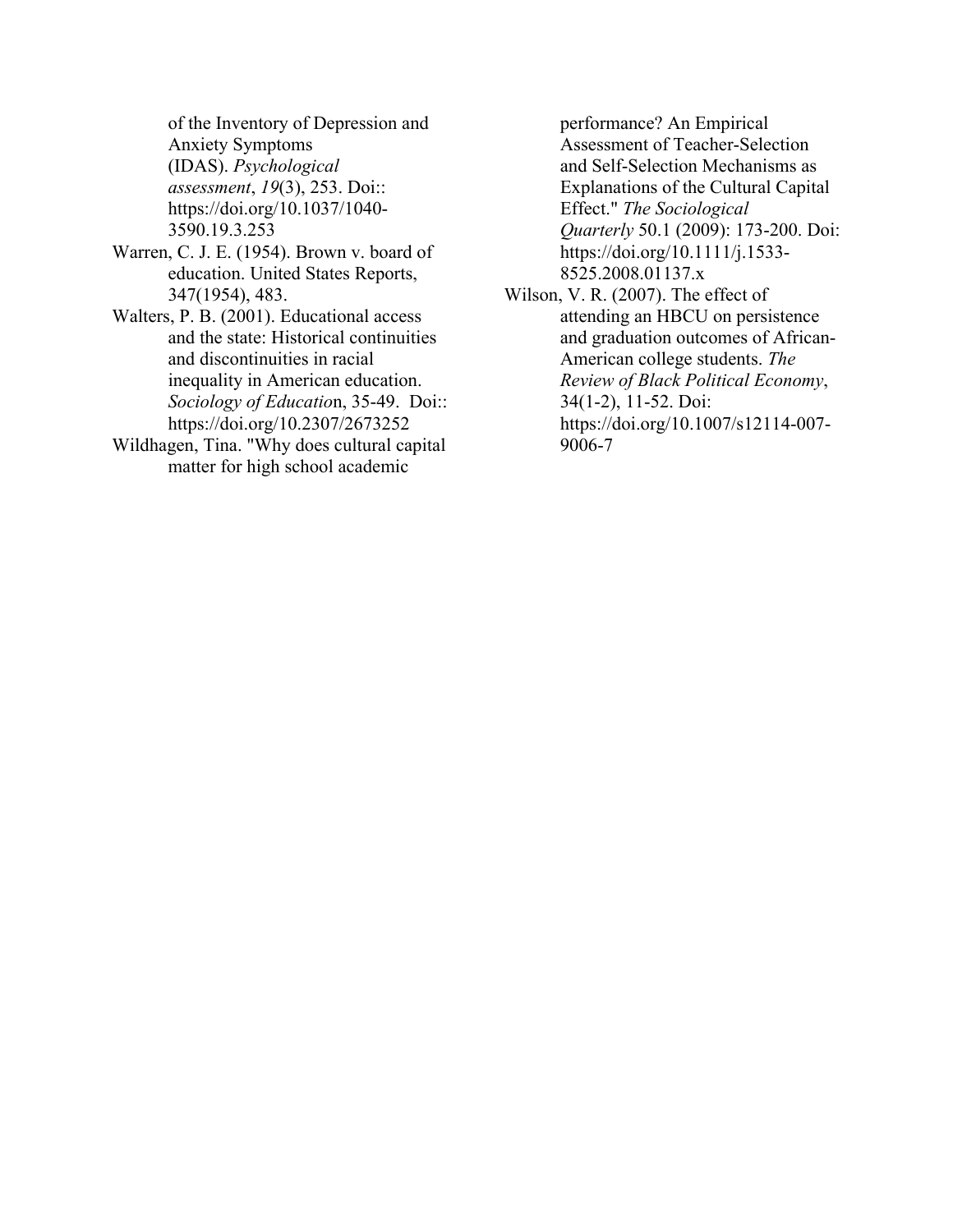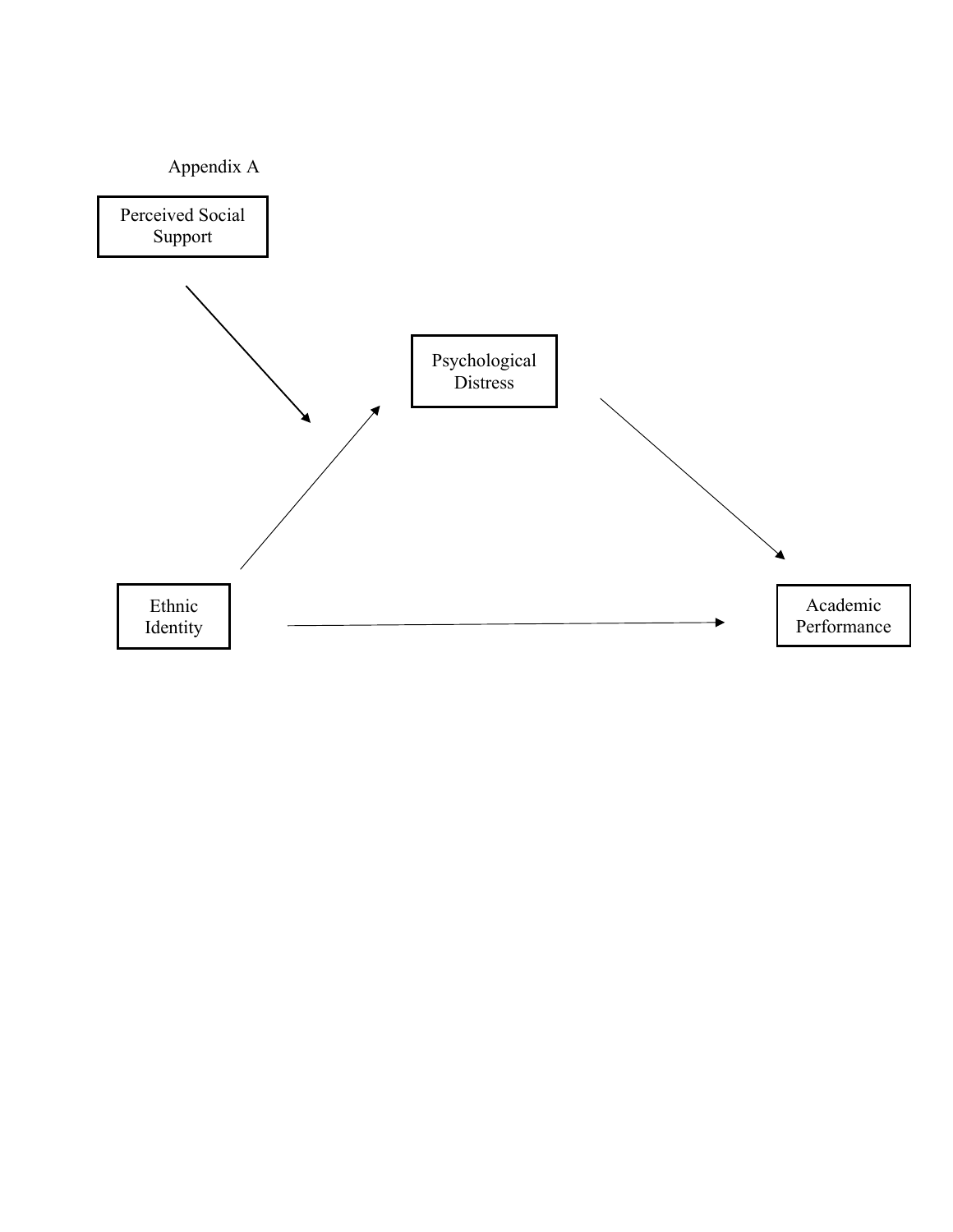## Table 1

*Summary of PROCESS MACRO Analyses for Variables predicting Psychological Distress (CES-D) and Grade Point* 

| Variable        |        | <b>Psychological Distress</b> |              |         | Grade Point Average |              |  |
|-----------------|--------|-------------------------------|--------------|---------|---------------------|--------------|--|
|                 | β      | $R^2$                         | $\Delta R^2$ | $\beta$ | $R^2$               | $\Delta R^2$ |  |
| Step 1          |        | .05                           | .053         |         |                     |              |  |
| Ethnic Identity | $.68*$ |                               |              |         |                     |              |  |
| Social Support  | 1.21   |                               |              |         |                     |              |  |
| Step 2          |        |                               |              |         | .00.                | .001         |  |
| Psychological   |        |                               |              | .00.    |                     |              |  |
| <b>Distress</b> |        |                               |              |         |                     |              |  |
|                 |        |                               |              |         |                     |              |  |

*Average (n = 226)*